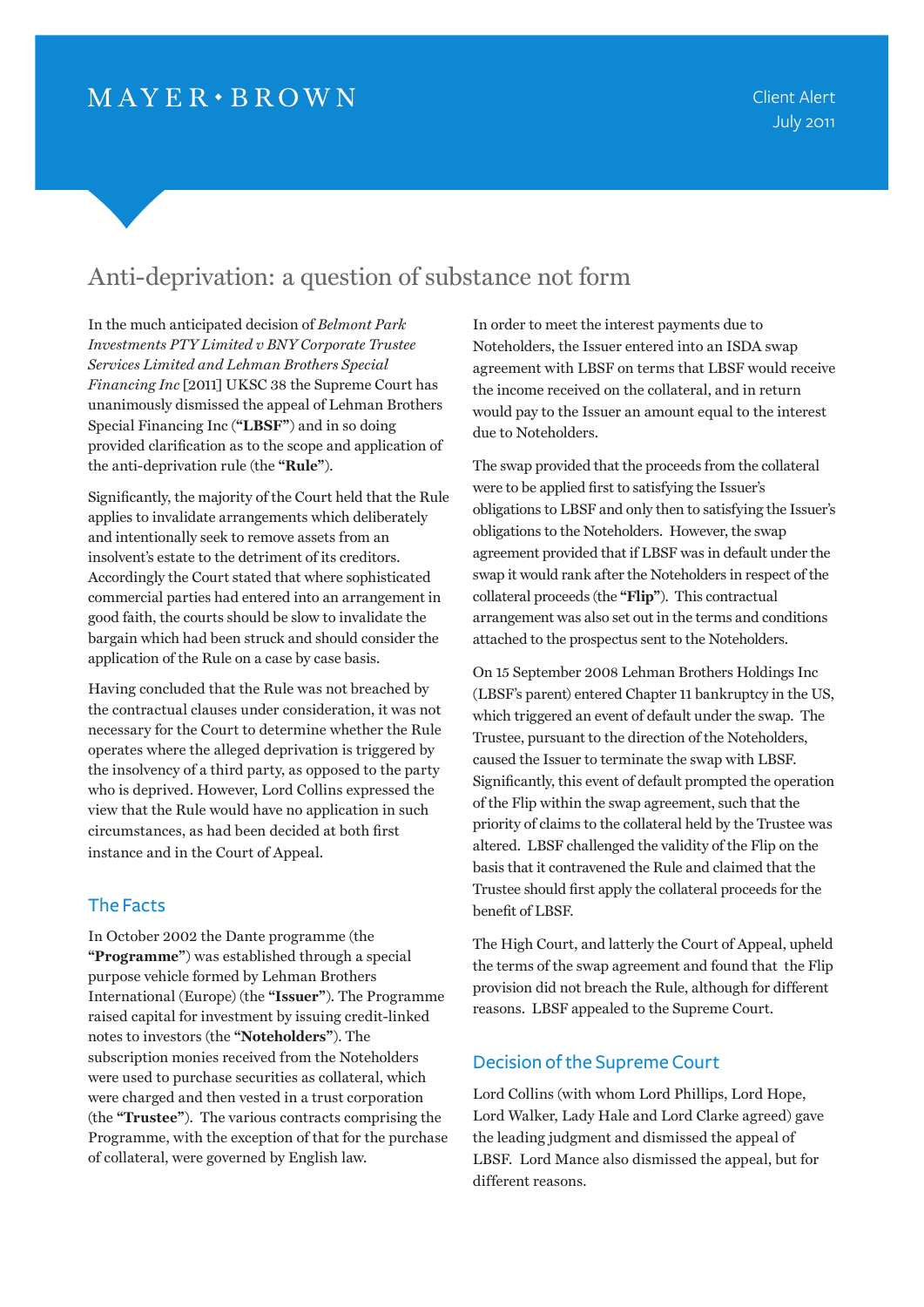### *(1) A breach of the anti-deprivation rule?*

Lord Collins sought to ascertain the limits of the anti-deprivation rule using the existing body of relevant case law and, in so doing, strike a balance between the need to prevent assets being withdrawn from an estate on insolvency to the detriment of creditors, as against the important principle of party autonomy on entering into agreements which *"is at the heart of English commercial law"* . Lord Collins upheld the anti-deprivation principle, but framed its application as a matter to be ascertained on a case by case basis, depending on the *"commercial reality"* of the transaction.

The Court considered four main arguments in reaching its decision:

- First, that commercial sense and an absence of intention to intentionally evade insolvency laws were found to be significant factors in previous decisions where the court has declined to find a breach of the Rule, and instead upheld the autonomy of the contracting parties. Lord Collins did not stipulate that a subjective intention to evade mandatory insolvency laws was necessary, but that the intention was to be inferred from the circumstances of each case. Lord Collins went on to say that *"there is a particularly strong case for autonomy in cases of complex financial instruments" .* Accordingly, His Lordship applied the Rule in a commercially sensitive manner, taking into account the policy of contractual autonomy and upholding proper bargains. In so doing, it was held that the Flip did not breach the anti-deprivation principle and that the swap formed part of *"… a complex commercial transaction entered into in good faith"* ; it is this reasoning which underpinned the majority decision of the Court.
- Secondly, Lord Collins clarified that the Rule does not apply where the deprivation in question takes place for reasons other than insolvency. This is consistent with the purpose of the Rule being to safeguard the estate of an insolvent for the benefit of its creditors, such that there is no call for its application in circumstances outside insolvency.
- Thirdly, an issue which emerged from the body of case law was the question as to whether there is a difference between (i) a flawed asset (one in which the interest was always subject to the condition of the counterparty not going into insolvency) and (ii) an interest which is granted outright and then forfeited due to the onset of insolvency. It was on this aspect that Lord Mance split from the majority of the Court.

For the majority of the Court, the fact that the Flip was provided for in the Programme documentation at the outset was not determinative of the question whether the Flip provision contravened the Rule. While Lord Collins recognised that it remains unclear where the line between a flawed asset and an interest forfeited on insolvency is or ought to be drawn, his Lordship found that the concept of the flawed asset is too well established to be destabilised otherwise than by legislative intervention. Lord Mance took a different approach and found that prior to an event of default under the swap, neither the Noteholders nor LBSF had priority over the collateral proceeds. His Lordship found that it was only once there had been an event of default that the priority to the collateral proceeds would be determined pursuant to the terms of the swap, and that the Flip did not contravene the Rule. Given the differences in the Court's reasoning in this respect, the scope of the flawed asset theory remains uncertain.

• Fourthly, under the Programme it was the Noteholders who had provided the funding for the collateral to be acquired and it was the Noteholders who were to have priority over the proceeds of that collateral pursuant to the Flip. Accordingly this raised the question as to whether the Rule applies if the assets being taken from an insolvent estate (the apparent deprivation) had come from the party who would receive the benefit of the deprivation. Lord Collins did not consider that it would be right for there to be a general exception to the Rule based on the source of the assets. However, his Lordship went on to say that it may well be *"an important, and sometimes decisive, factor in a conclusion that a transaction was a commercial one entered into in good faith"* .

#### *(2) Timing of the deprivation*

As the Court concluded that the Rule had not been contravened by the Flip, it was not necessary for the Court to resolve the question as to whether there could be a deprivation within the meaning of the Rule where the insolvency triggering the deprivation is of a third party, rather than the party deprived. Both the High Court and Court of Appeal accepted that in such circumstances the Rule would not be engaged. While Lord Mance preferred not to provide an opinion on the issue, Lord Collins expressed the view that both the judge at first instance and the Court of Appeal were correct in this regard.